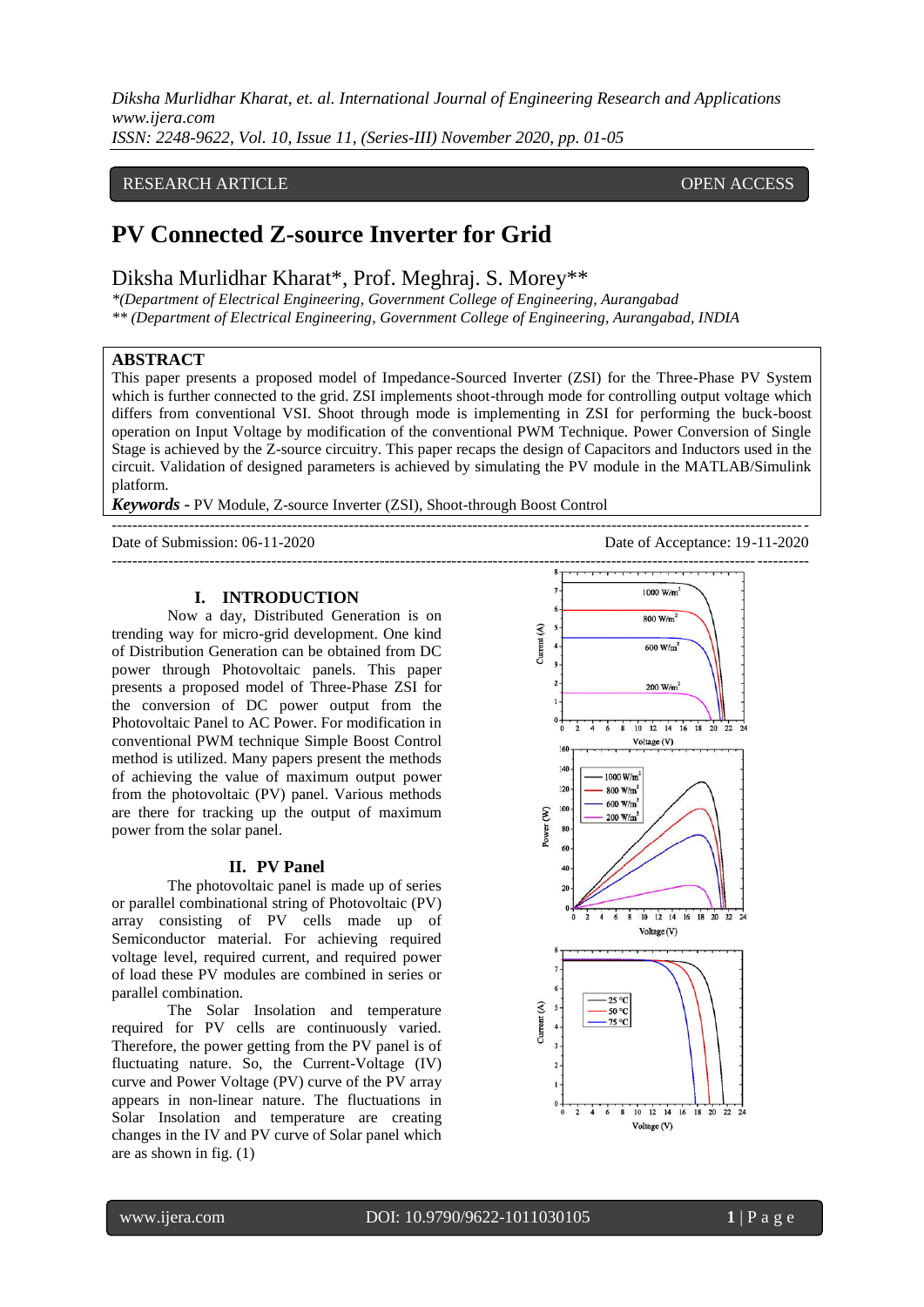*Diksha Murlidhar Kharat, et. al. International Journal of Engineering Research and Applications www.ijera.com ISSN: 2248-9622, Vol. 10, Issue 11, (Series-III) November 2020, pp. 01-05*



**Fig (1)** Effect of insolation and temperature on IV and PV curve of solar cell

On this both IV and PV curve, there exists one specific point at which power getting from Solar Panel is in the maximum amount. That point is called the Maximum Power Point of the Solar Photovoltaic module (MPP).

Many processes are carried out on the output Power from Solar PV panel of dc form before feeding into the Grid. For this purpose, the Power Conditioning Unit (PCU) is used. This PCU is Boost up the DC voltage from the PV Panel and convert it into fixed frequency AC Voltage. Maximum Power getting from PV Panel is also extracted by PCU.

## **III. Z-SOURCE INVERTER**.

The Common Disadvantage of VSI and CSI are: 1) They cannot act as a Buck and Boost Converter at a time. Therefore, the voltage at the output is confined to more or lesser than the voltage fed at the input.

2) The circuits of VSC and CSC cannot be alternate because the main circuit of the Voltage Source Converter (VSC) cannot be utilized for the Current-Source converter (CSI).

3) The working of Conventional VSI and CSI is get affected due to Electromagnetic Interference (EMI).

The above disadvantages are overcome by using the Impedance Source Inverter (ZSI). The Structure of Impedance source Inverter is sectionalized into three parts. The first part is of DC Input Source. DC Supply can be achieved from Battery, Fuel Cell, Renewable Energy Sources like Solar. The second part consists of the Impedance circuitry. The Impedance Circuitry is formed by connecting L and C Pair in Cross-Shape (X-Shape). This Impedance Network Provides Buck and Boost operation of Input DC Voltage. The third part Comprises of Three leg bridge circuit where sinusoidal ac voltage is achieved at the Secondary Side.



As Input Source DC Voltage is passing through Impedance network before feeding up to the Three leg bridge circuit, This Inverter is known as Impedance Source Inverter.

#### **IV. OPERATION OF ZSI**

The working of ZSI is based on the following 3 modes:

1) Active state: Similar to the traditional inverter system, ZSI consists of Six active states. During these active states, a dc voltage is given as input to the circuit, and ac voltage is achieved across the load.



2) Zero state: ZSI can be operated in Two zero states. During these zero states, the load terminals are short by a positive upper group and negative lower group switches respectively.



3) Shoot-through zero state: ZSI operates one

shoot-through state. For these shoot-through states, there are seven ways of shorting the load terminal by using an upper switch and lower switch pairs of similar phase leg turning on at a time.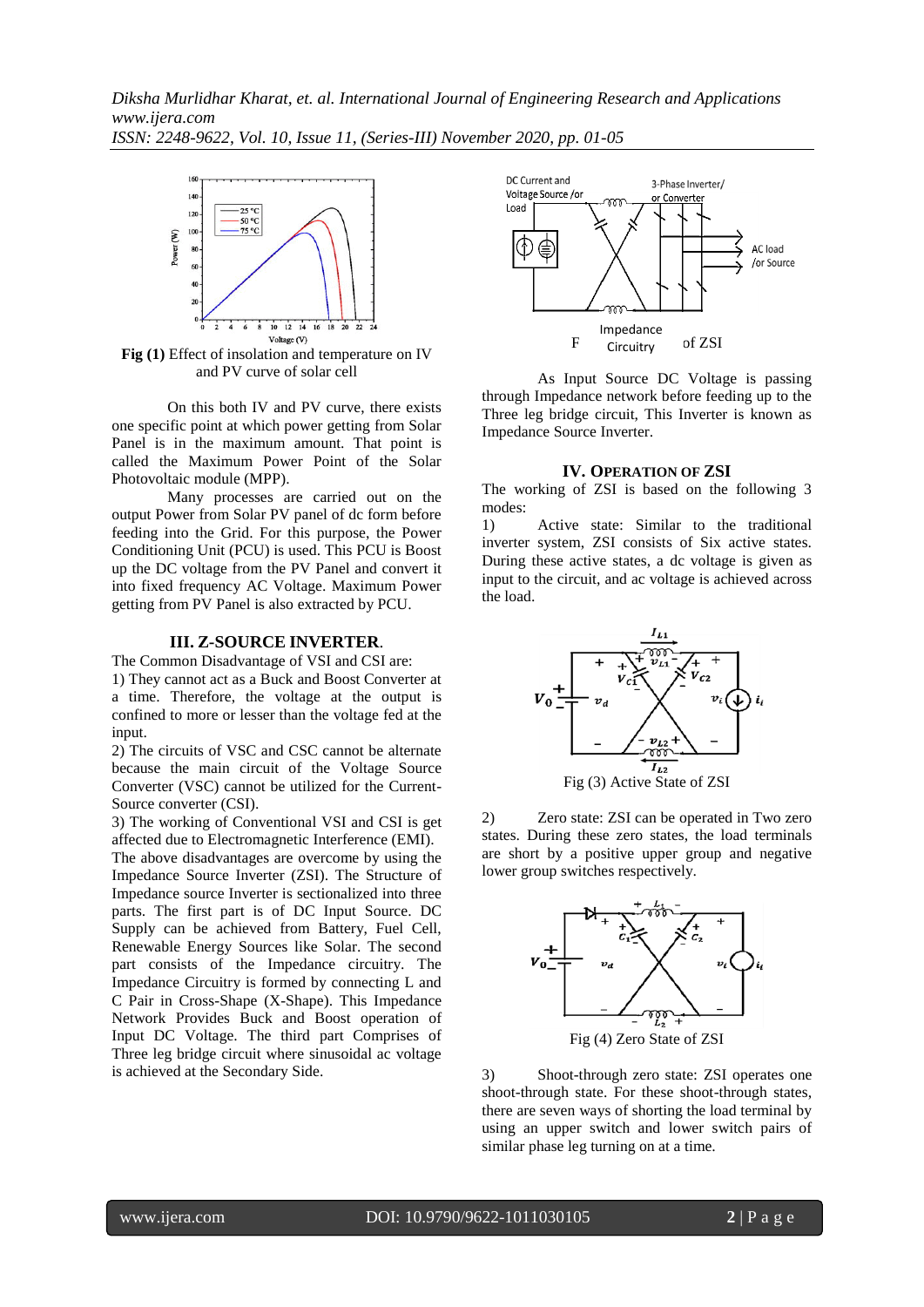*Diksha Murlidhar Kharat, et. al. International Journal of Engineering Research and Applications www.ijera.com*

*ISSN: 2248-9622, Vol. 10, Issue 11, (Series-III) November 2020, pp. 01-05*

These shoot-through zero states provide a special feature of Boosting the Voltage Level. Therefore, it is called a shoot-through state.



 $\overline{I_{L2}}$ <br>Fig (5) the Shoot-through State of ZSI

#### **V. EXPRESSIONS FOR ANALYSIS OF ZSI CIRCUITRY AND OUTPUT VOLTAGE**

Consider two inductors L1 and L2 of equal inductance ratings and capacitors C1 and C2 of equal capacitance ratings. Thus, the impedancesourced network appears to be symmetrical. So, from the equivalent circuit and according to symmetry, we have

$$
V_{C1} = V_{C2} = V_C; V_{L1} = V_{L2} = V_L
$$
 (1)  
During the shot through zero states from the

During the shoot-through zero states, from the equivalent circuit

$$
V_L = V_C V_d = 2V_C V_i = 0 \tag{2}
$$

Now, Suppose that the bridge inverter system is in one of the non-shoot-through states out of the eight non-shoot-through states. From the equivalent circuit

$$
V_L = V_C - V_C V_d = V_o V_i = V_C - V_L = 2V_C - V_o \tag{3}
$$

Where  $V_o$  is noted as a dc voltage of the source

Total time,  $T=T_o + T_1$ 

In steady-state condition, the mean value of voltage appearing across the inductors is to be zero, from (2) and  $(3)$ , thus

$$
V_L = \frac{T_0.V_C + T_1.(V_0 - V_C)}{T} = 0
$$
 (4)

$$
\frac{V_C}{V_O} = \frac{T_1}{T_1 - T_0} \tag{5}
$$

Also, the mean value of voltage appearing across dclink and the bridge of inverter is given out by expression:

$$
V_i = \frac{T_0 \cdot 0 + T_1 \cdot (2V_C - V_0)}{T} = \frac{T_1}{T_1 - T_0} V_O = V_C \quad (6)
$$

So, by implementing equation (6) in equation (3), and can be rewritten as

$$
V_i = V_C - V_L = 2V_C - V_o = \frac{r}{r_1 - r_0} V_o = B.V_o \tag{7}
$$

Where,

$$
B = \frac{T}{T_1 - T_0} = \frac{1}{1 - 2\frac{T_0}{T}} \ge 1
$$
\n(8)

B is noted as a boosting factor which can be obtained from switching of shoot-through zero states. On another side, maximum phase voltage from the inverter at the output side can be provided as,

$$
v_{ac} = M.\frac{v_0}{2} \tag{9}
$$

Where M is noted as a modulation index. From equation (7), and equation (9) it can be written as,

$$
v_{ac} = M.B.\frac{v_o}{2} \tag{10}
$$

In Conventional PWM Voltage-Source Inverter (VSI), there is one common expression

$$
v_{ac}=M.\frac{V_0}{2}
$$

From Equation (10) it is getting that the voltage at the output side can be raised (Boost) or stepped down (Buck) by selecting a proper buck-boost factor  $B_B$ ,

$$
B_B = M.B = (0 \sim \infty) \tag{11}
$$

The voltage appearing across the z-source network capacitor from equations  $(1)$ ,  $(5)$ , and  $(8)$ , can be obtained by an expression,

$$
V_{C1} = V_{C2} = V_C = \frac{1 - \frac{T_0}{T}}{1 - 2\frac{T_0}{T}} V_O
$$
 (12)

The bucking factor or boosting factor is to find out from the modulation index. By controlling the duty cycle provided for shoot-through zero states, the Boost factor in equation (8) can be controlled. Main Point here is that the PWM controlling of an inverter cannot be affected by Shoot- through zero state, due to there is an equal production of zero voltage across the load side terminal. Limitation on the shoot-through switching period is provided from the period for zero states which can find out from modulating index value.

#### **VI. SHOOT-THROUGH CONTROL METHOD**

For controlling the operational characteristics of Zsource Inverter, controlling methods for Shoot through the state are implemented. This shootthrough control it has four different methods.

- 1. Simple-Boost Control (SBC)
- 2. Maximum-Boost Control (MBC)
- 3. Maximum Constant Boost Control (MCBC)
- 4. Modified Space vector modulation Boost Control The Amplitude Modulation ratio (Modulation Index M) is the main control factor and it is expressed as a ratio of the maximum peak value of the Reference wave signal to the maximum peak value of the carrier wave signal.

$$
M = \frac{V_{ref}}{V_{car}}
$$

The control on output result voltage is achieving by using the Modulation Index  $(M < 1)$ .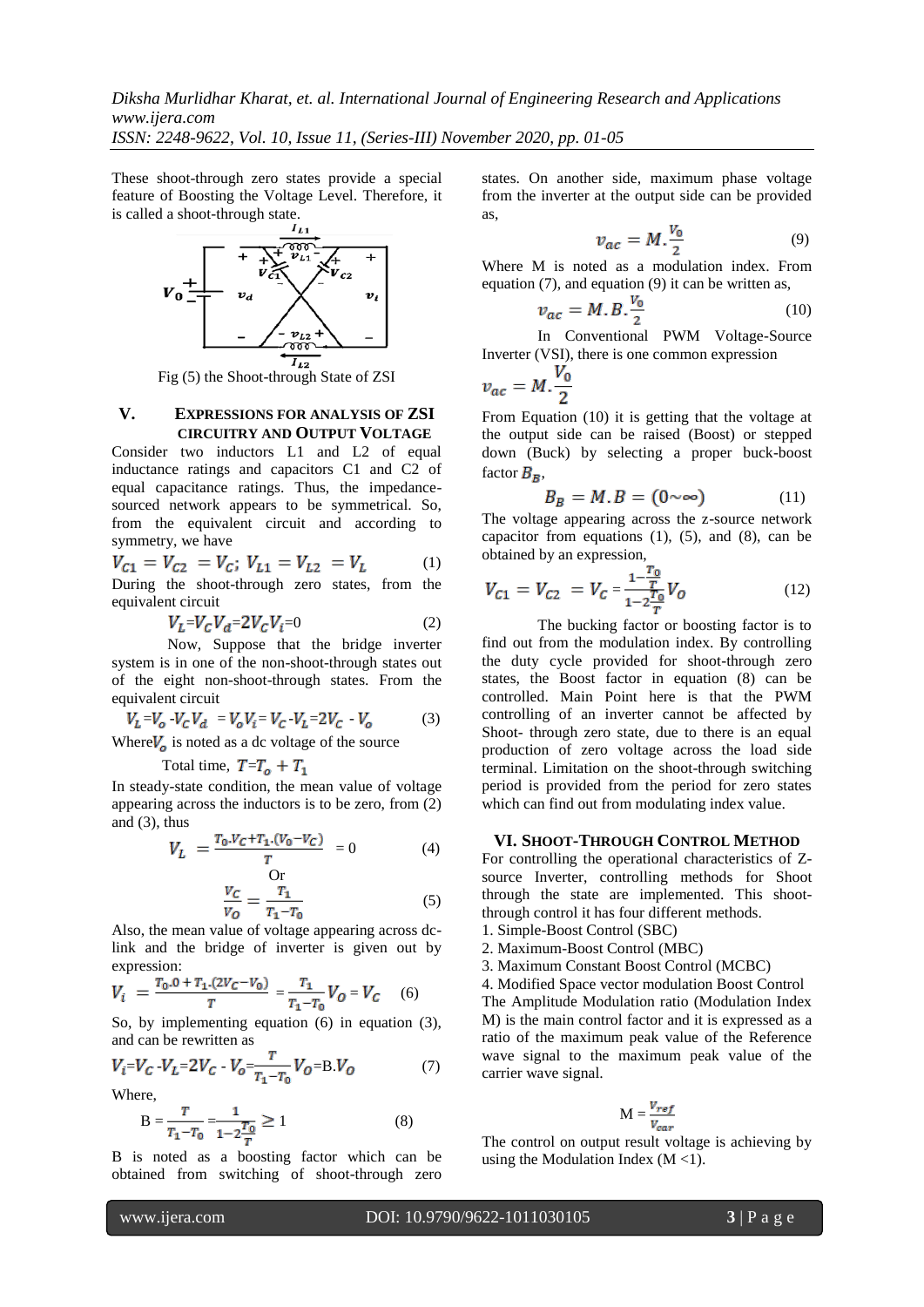# *Diksha Murlidhar Kharat, et. al. International Journal of Engineering Research and Applications www.ijera.com ISSN: 2248-9622, Vol. 10, Issue 11, (Series-III) November 2020, pp. 01-05*

Here, the Simple Boost Control method is used to boost up the voltage level. In the Simple Boost Control method, Two straight lines mark the Shoot-though Duty Ratio Do. The value of the first line is the same as the value of the positive peak of the Reference Sinewave voltage signal and the value of another line is the same as the negative peak of the Reference Sinewave voltage signal. When the amplitude of the triangular wave is more than firstline and lesser than the second line, then the shootthrough state is implemented in the Circuit.



**Fig (6)** Block Diagram of Simple-Boost Control (SBC)



**Fig (7)** Simple-Boost Control (SBC) Pulses

# **VII. SIMULATION AND RESULTS:**



For validation of results, PV System and Z-source converter are modeled in MATLAB/Simulink. PV module gives output voltage Vdc  $\approx 180V$ .



The parameters used for this model are as follows: L1=10mH, L2=10mH, C1=100µF, C2=100µF. The motto to be achieved behind this system is a generation of 3ph, 415V, 50Hz Voltage from PV System by using Boost factor Control in Impedance Source Inverter (ZSI).

The resultant voltage appearing across the capacitor of the Z-source network is as shown in fig (10). This Voltage level is boosted up to 614V. The Modulation Index used for Boost control is 0.8 and the switching frequency is 10 kHz.



From the inverter system, 415V RMS ac voltage is get between two phases. The three combinations of line voltage waveforms are as shown below:



www.ijera.com DOI: 10.9790/9622-1011030105 **4** | P a g e